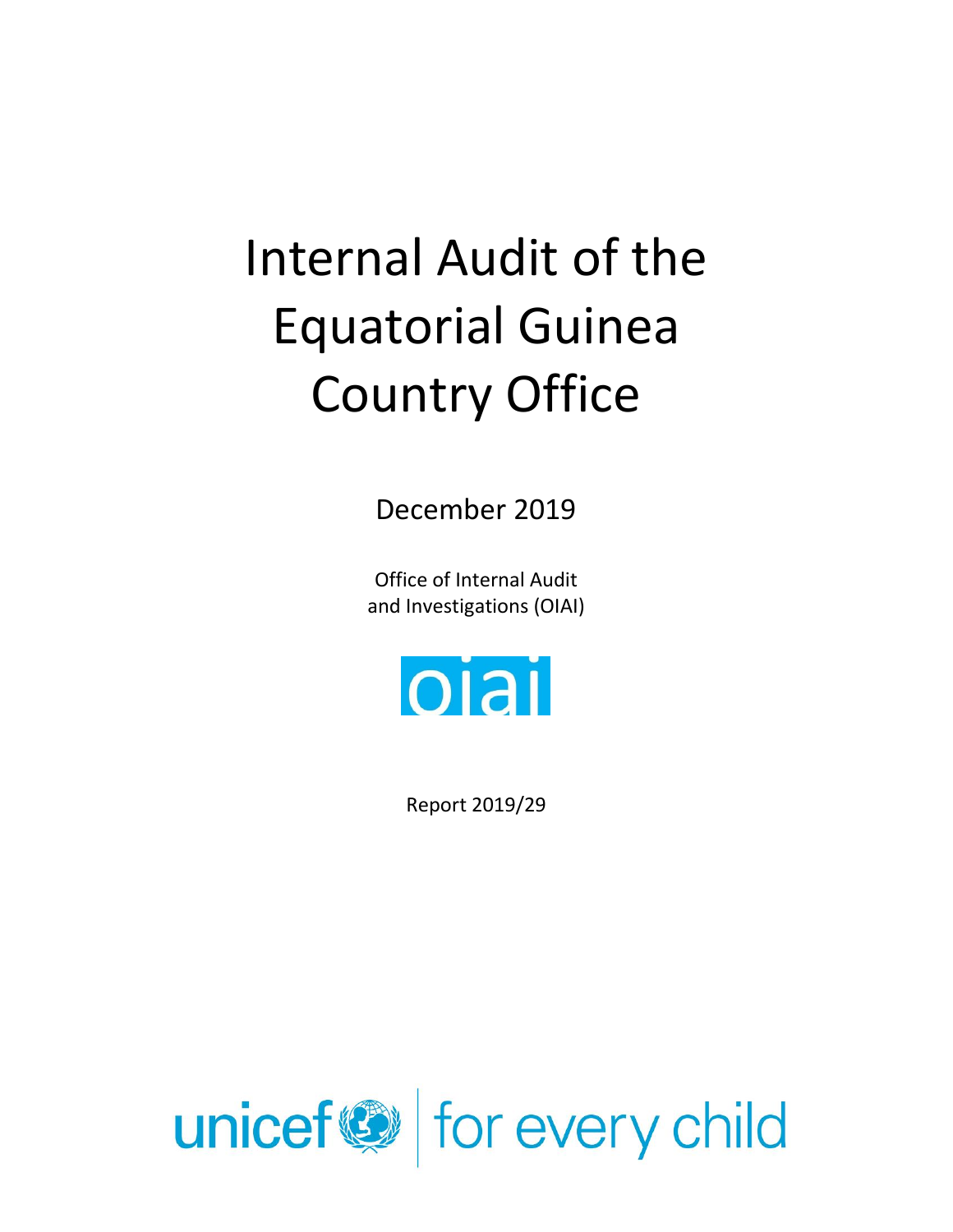## Executive summary

\_\_\_\_\_\_\_\_\_\_\_\_\_\_\_\_\_\_\_\_\_\_\_\_\_\_\_\_\_\_\_\_\_\_\_\_\_\_\_\_\_\_\_\_\_\_\_\_\_\_\_\_\_\_\_\_\_\_\_\_\_\_\_\_\_\_\_\_\_\_\_\_\_\_\_\_\_\_

The Office of Internal Audit and Investigations has conducted an audit of the Equatorial Guinea Country Office. The audit conducted the work remotely between 4-24 September 2019. The audit covered the period from 1 January 2018 to 24 September 2019.

Equatorial Guinea has an estimated population of 1.3 million people in 2018, with 43 percent being 18 or younger. Rapid growth in the oil sector has helped the country to reduce the number of people in extreme poverty. According to a 2015 national report on the Millennium Development Goals, the extreme poverty rate dropped from 33 percent in 2006 to 14 percent in 2011. Yet, the country is ranked 141 in the latest Human Development Report – a low ranking for its per capita income.

#### **The country programme**

The office spent US\$ 2.8 million during 2018. The previous country programme ended on 31 December 2018, and a new five-year programme started in January 2019; it has a budget of US\$ 17.4 million (US\$ 3.48 million per year). The main programme components are: *Child protection and equity; Child survival; Development and learning; and Programme effectiveness*.

The country recently decided to implement a more equitable social programme, and the UNICEF Country Office has seen this as an opportunity to place child rights at the centre of the national development agenda. A major risk faced by the country office is the inability to effectively deliver its country programme due the lack of the needed resources. Because Equatorial Guinea has been classified as an upper-middle-income country, the office has experienced challenges in mobilizing resources for its programme.

The country office is in Malabo, with a field office in Bata. As of the time of the audit, the office had a total of 22 posts (six international professionals, six national officers and 10 general service staff).

#### **Results of the audit, and action agreed**

The audit noted several controls that worked well. The office had set adequate programme and management priorities in 2018 and 2019 and tracked progress achieved. It had strengthened collaboration with other UN agencies, contributing to various interagency activities; it had also increased training opportunities for staff.

However, the audit identified some areas where risks to UNICEF's activities could be better managed. One of these is rated as high risk – that is, needing immediate management attention. While the office has assessed risks to its programme annually, planned mitigating measures appeared to be in adequate as they failed to fully address the root causes of risks identified. The office also had not implemented an anti-fraud strategy to detect and prevent risks of fraud and irregularities committed by staff and implementing partners.

#### **Conclusion**

Based on the audit work performed, OIAI concluded at the end of the audit that, subject to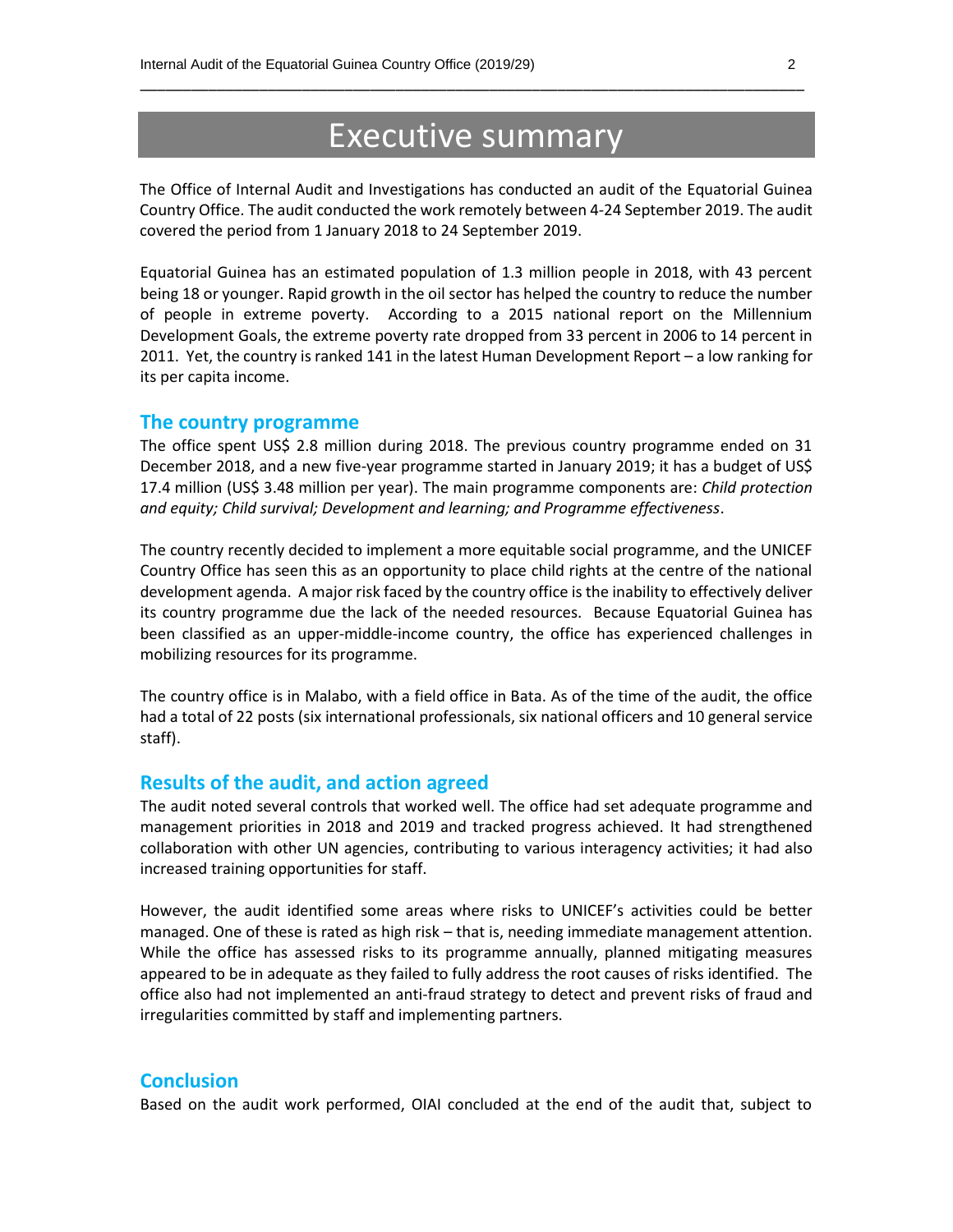implementation of the agreed actions described, the country office's governance, risk management and internal controls were generally established and functioning during the period under audit. The Equatorial Guinea Country Office, the West and Central Africa Regional Office (WCARO), the Division of Human Resources (DHR) and OIAI intend to work together to monitor implementation of the measures that have been agreed.

\_\_\_\_\_\_\_\_\_\_\_\_\_\_\_\_\_\_\_\_\_\_\_\_\_\_\_\_\_\_\_\_\_\_\_\_\_\_\_\_\_\_\_\_\_\_\_\_\_\_\_\_\_\_\_\_\_\_\_\_\_\_\_\_\_\_\_\_\_\_\_\_\_\_\_\_\_\_

Office of Internal Audit and Investigations (OIAI) December 2019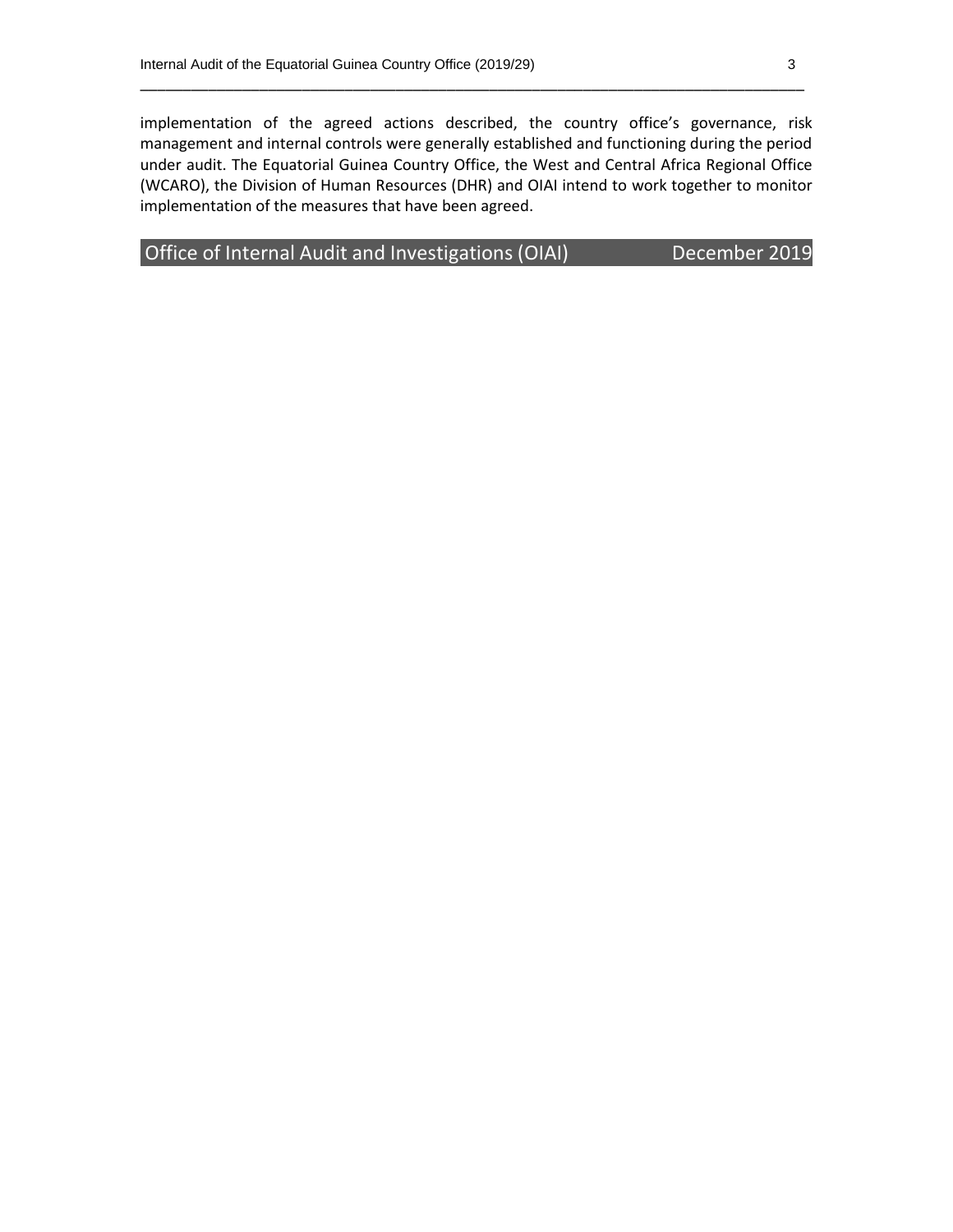## Contents

\_\_\_\_\_\_\_\_\_\_\_\_\_\_\_\_\_\_\_\_\_\_\_\_\_\_\_\_\_\_\_\_\_\_\_\_\_\_\_\_\_\_\_\_\_\_\_\_\_\_\_\_\_\_\_\_\_\_\_\_\_\_\_\_\_\_\_\_\_\_\_\_\_\_\_\_\_\_

| <b>Executive summary</b>                                           | $\mathbf{2}$   |
|--------------------------------------------------------------------|----------------|
| <b>Audit objectives and scope</b>                                  | 5              |
| <b>Audit Observations</b>                                          | 5.             |
| <b>Funding</b>                                                     | 5              |
| Staff vacancies and salaries of national staff                     | 6              |
| Risk management                                                    | $\overline{7}$ |
| Governance                                                         | 8              |
| Programme planning                                                 | 10             |
| Prevention of sexual exploitation and abuse                        | 11             |
| Programme monitoring and assurance activities                      | 11             |
| Programme evaluation                                               | 13             |
| Salary advance and self-certification                              | 13             |
| Annex A: Methodology, and definition of priorities and conclusions | 15             |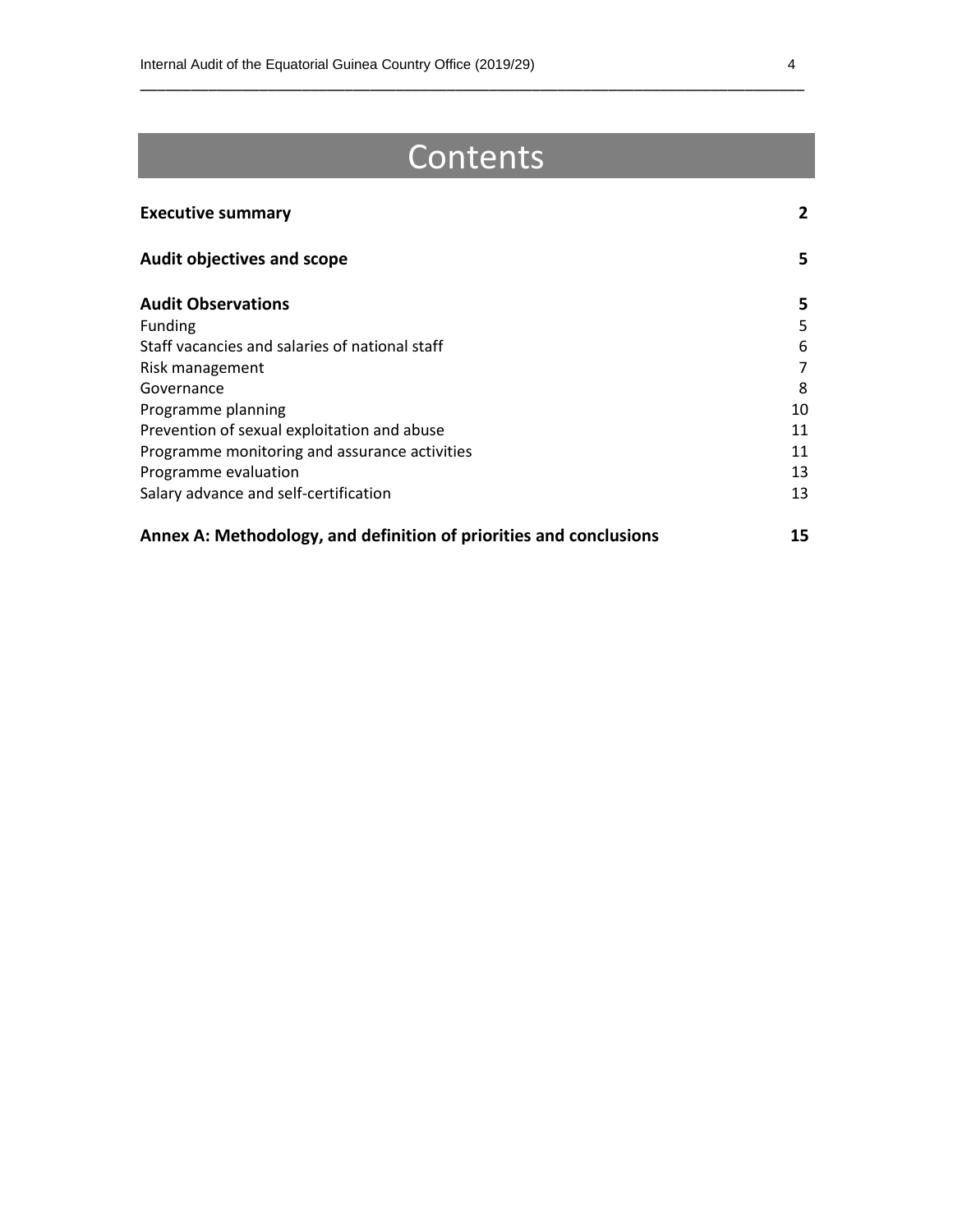## Audit objectives and scope

\_\_\_\_\_\_\_\_\_\_\_\_\_\_\_\_\_\_\_\_\_\_\_\_\_\_\_\_\_\_\_\_\_\_\_\_\_\_\_\_\_\_\_\_\_\_\_\_\_\_\_\_\_\_\_\_\_\_\_\_\_\_\_\_\_\_\_\_\_\_\_\_\_\_\_\_\_\_

The objective of the audit was to provide independent and objective assurance regarding the adequacy and effectiveness of the governance, risk management and control processes in the country office. The audit covered the period from January 2018 to September 2019. The work was conducted remotely from 4 to 24 September 2019.

The audit work included virtual meetings with staff in the country and zone offices, regional office, headquarter divisions and implementing partners (Government and non-Government organizations) and the UN Resident Coordinator. The audit also reviewed several documents to corroborate information obtained from interviews.

This report presents the more important risks and issues found by the audit and the measures agreed with the Equatorial Guinea Country Office management to address them.

## Audit observations

#### **Funding**

Equatorial Guinea is an upper middle-income country mainly because of significant oil revenues. This makes it challenging for the Country Office to attract donors.

The Government had contributed US\$ 2.2 million during the previous UNICEF 2013-2018 country programme. This represented 30 percent of total OR<sup>1</sup> raised during the programme cycle. The OR funding gap amounted to US\$ 3 million or 30 percent of the total planned amount for the same period. For the 2019-2023 country programme, the Government is expected to contribute between US\$ 5 to US\$ 6 million, representing approximately 43.5 percent of the total OR expected to be raised. However, the Government annual contribution had not been released as of the time of the audit in September 2019. The late release of this contribution had delayed programme implementation during 2019.

The 2019-2023 CPD<sup>2</sup> requires the development of a resource mobilization and partnerships strategy that included Government, private sectors, and bilateral and multilateral partners and the office was also considering new funding instruments. However, the strategy had not been completed at the time of audit. Further, the office had not assessed the impact of potential funding gaps on its programmes. This was notwithstanding the fact the planned 2019 contributions from the Government had been delayed, the Government continued to depend on its volatile oil revenues, and mobilizing OR from other sources in the foreseeable future remained a challenge. Such assessments do help offices to reprioritize and focus on key programme interventions. The absence of scenario assessment could reduce the office's ability to quickly

<sup>&</sup>lt;sup>1</sup> UNICEF offices work with two main types of funding, Regular Resources (RR) – core funding from UNICEF that they can use as they need – and Other Resources (OR), which the office must raise itself and has usually come from a donor for a specific purpose or programme. The great majority of an office's funding usually comes from OR.

<sup>&</sup>lt;sup>2</sup> The Country Programme Document (CPD) is the "blueprint" for a country programme that is formally approved by UNICEF's Executive Board.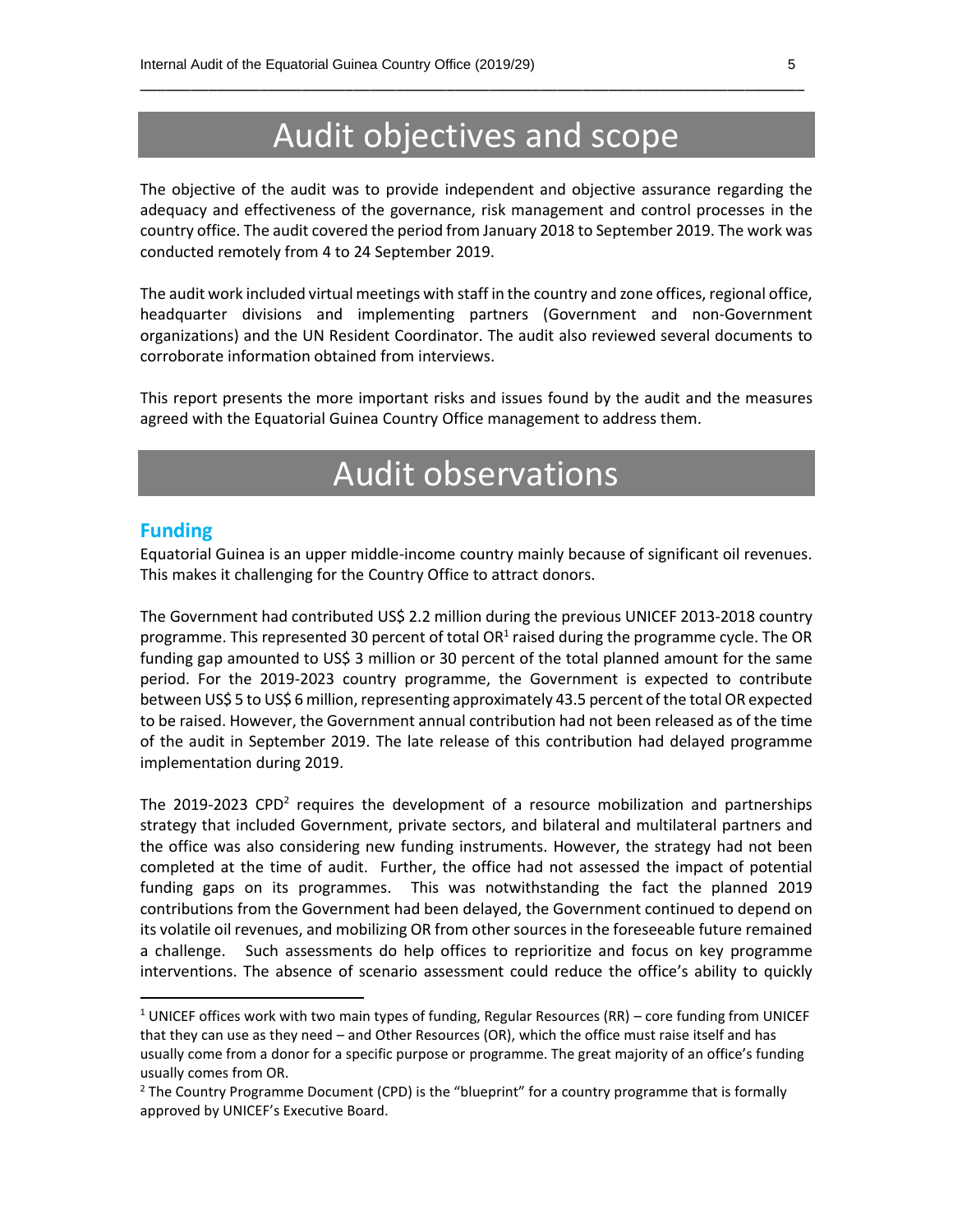adjust its strategies and planned results with the changing environment.

**Agreed action 1 (medium priority):** The office agrees to, with the support of the Regional Office:

\_\_\_\_\_\_\_\_\_\_\_\_\_\_\_\_\_\_\_\_\_\_\_\_\_\_\_\_\_\_\_\_\_\_\_\_\_\_\_\_\_\_\_\_\_\_\_\_\_\_\_\_\_\_\_\_\_\_\_\_\_\_\_\_\_\_\_\_\_\_\_\_\_\_\_\_\_\_

- i. Draw up a comprehensive resource mobilization and partnership strategy as soon as possible. It should also assess the key risks of any new funding instruments and establish mitigation measures to address them.
- ii. Analyze different scenarios that could lie ahead given the emerging risks in the operating and funding environment, and assess the potential impacts on the achievement of planned results.
- iii. In light of expected funding gaps under each scenario, identify priority programme components and activities to be postponed or cancelled and establish potential corresponding changes needed to the annual workplan.

Responsible staff members: Representative, Education Specialist, Communication Officer Date by which action will be taken: 31 July 2020

#### **Staff vacancies and salaries of national staff**

The office's approved budget of the 2019-2023 Government of Equatorial Guinea-UNICEF Country Programme amounted to US\$ 17,390,000. The approved OR ceiling was US\$ 13 million, representing 75 percent of the budget. The office had 22 established and nine temporary positions.

The audit noted the following.

*Staff vacancies:* As of 30 August 2019, the office had a total of nine staff vacancies due to funding constraints. The Child Protection and Equity programme was significantly affected by vacancies. Four out of the total of six positions in the Child protection and Evaluation programmes were vacant, including Social Policy Manager, Social Protection Specialist, and Social Policy Officer - Advocacy and Partnerships. The audit interviewed Government partners who confirmed that the office capacity to achieve the planned results of the Child Protection and Equity programme was insufficient due to vacancies. Despite funding constraints, the office also experienced difficulties in filling vacant positions due to language constraints and the less competitive salary for national staff.

*Salaries of national staff:* The last national staff salary survey in the country had been conducted in 2001. The new salary scale, which was introduced in October 2018 but was retroactive back to 1 March 2017, showed a significant increase of 115 percent and 125 percent for General Service staff and National Officer staff categories respectively since 2001. The office had not had the funds to pay this retroactive increase. At the time of the audit, the office was identifying sources of funds to do so, and was meanwhile assessing the impact of the salary increase on the office's resources.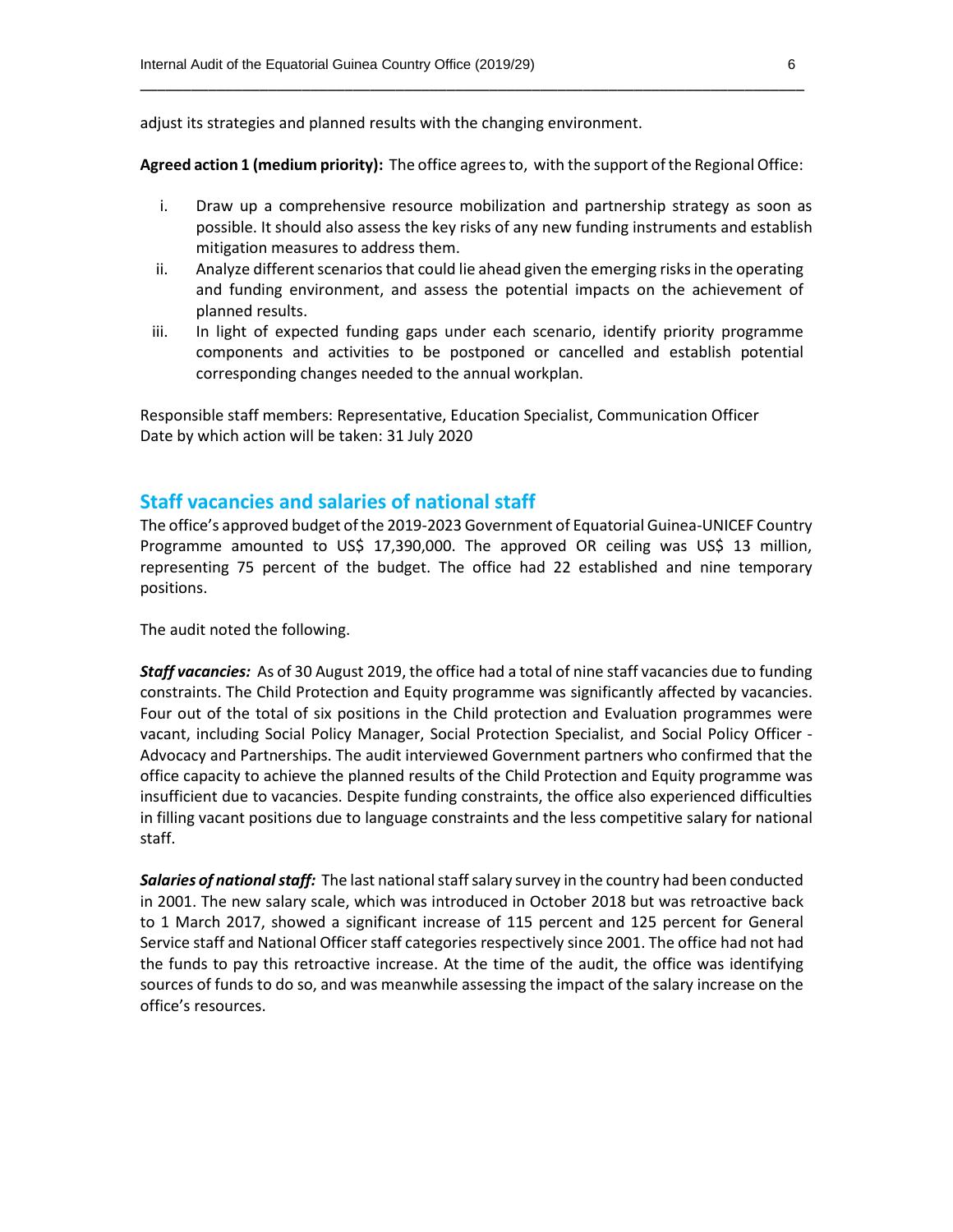**Agreed action 2 (medium priority):** The office agrees to, with the support of the Regional Office:

\_\_\_\_\_\_\_\_\_\_\_\_\_\_\_\_\_\_\_\_\_\_\_\_\_\_\_\_\_\_\_\_\_\_\_\_\_\_\_\_\_\_\_\_\_\_\_\_\_\_\_\_\_\_\_\_\_\_\_\_\_\_\_\_\_\_\_\_\_\_\_\_\_\_\_\_\_\_

- i. Until funding constraints are resolved and the vacancies can be filled, find alternative ways to fill the gap in required expertise.
- ii. Complete an analysis of the impact of the new salary scale on the office's budget and identify sources of funds to ensure timely payments of retroactive salaries to national staff.

Responsible staff members: Representative, Education Specialist, Operations Manager Date by which action will be taken: 31 July 2020

#### **Risk management**

The office operates in a complex programming environment with constant challenges. To be successful, the office needs to manage risks effectively.

The office carried out annual office-wide risk assessments in 2018 and 2019 to identify risks to its objectives, and decide how to manage them. The number of high risks increased from one in 2018 to five in 2019. For instance, the risk of fraud and misuse of resources and corruption increased from medium in 2018 to high in 2019. The increase in the number of high risks may reflect major changes in the operating environment (due for example to the fluctuating oil price) and/or significant difficulties in implementing mitigating measures.

The risks identified in various documents were not well aligned with those arising from the annual risk assessment. For instance, the programme strategy notes identified a risk of "overly ambitious results with quantitative targets that do not consider the risks and trends in the environment". However, this risk had not been explicitly captured in the office's annual risk assessment.

The audit also noted that the office had escalated seven mitigation measures to the regional office and headquarters divisions. An office may do this when the measures are beyond its scope or accountabilities. However, in this case some had been incorrectly escalated. For instance, the implementation of the staff retreat plan and staff morale survey should not have been escalated, as these are under the office's control.

It was also noted that the office did not always link the planned mitigating measures closely enough to the root causes of risks, thereby reducing the measures' effectiveness. For instance, the office incorrectly identified "insufficient understanding of  $HACT<sup>3</sup>$  procedures" as one of the root causes of the risks around funding and stakeholder external relations. But the issues around donor funding were much wider than this and included the oil-price volatility, partners' capacity to manage funds, and the irregularity of Government funding as well. In another case, the low salaries of national staff and limited staff/partner knowledge of UNICEF financial procedures were identified as the root causes of possible fraud committed by staff and/or partners. However, the office's suggested mitigating measures did not address the root causes identified as closely as they should have done.

<sup>3</sup> HACT is the Harmonized Approach to Cash Transfers. See observation *Programme monitoring and assurance activities*.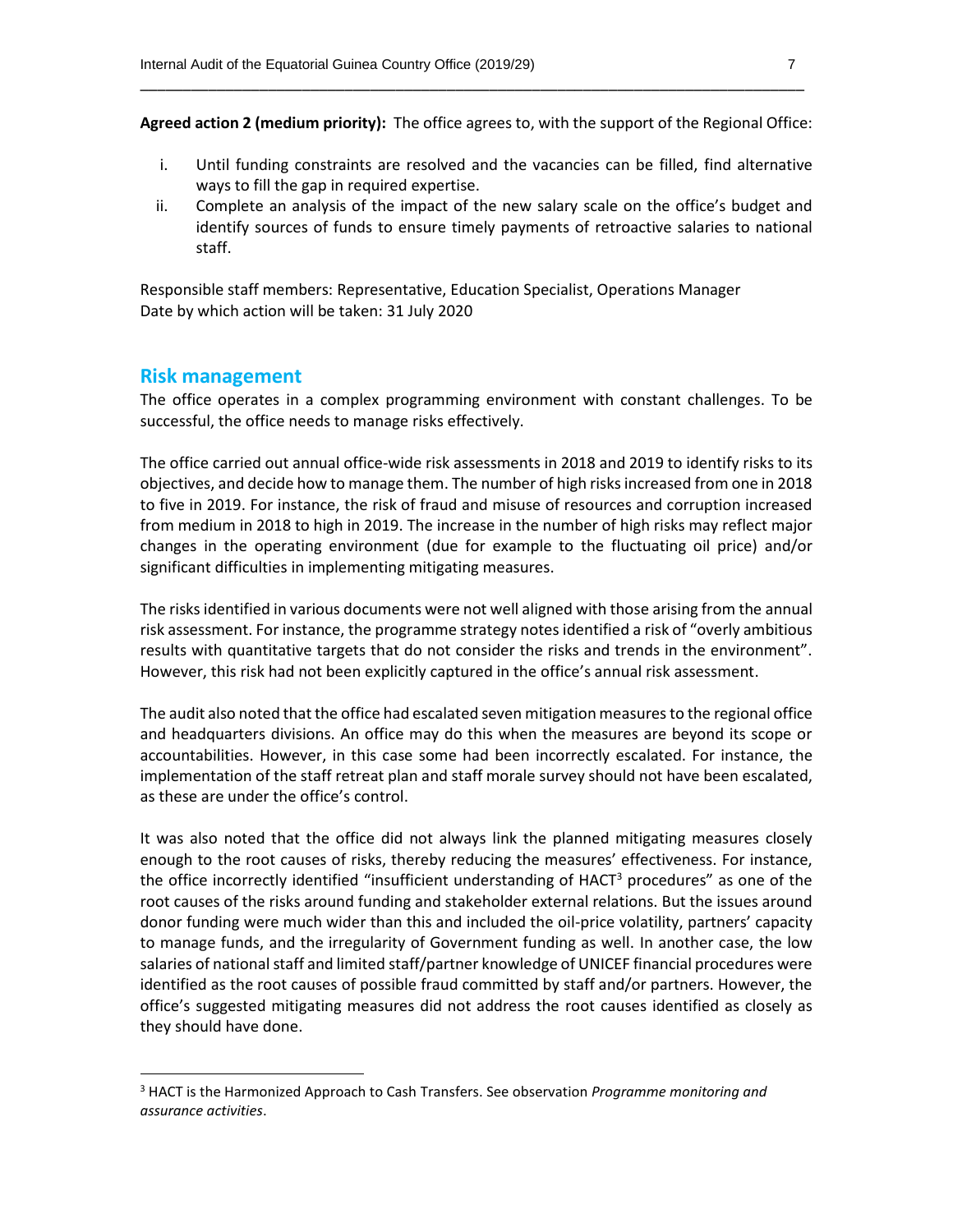At the time of the audit, the office had not implemented an anti-fraud strategy and was rolling out the new UNICEF-wide tool (eGRC: electronic Governance, Risk and Compliance) to assess and monitor governance, risks and controls. The office noted that staff needed additional training to properly use eGRC.

\_\_\_\_\_\_\_\_\_\_\_\_\_\_\_\_\_\_\_\_\_\_\_\_\_\_\_\_\_\_\_\_\_\_\_\_\_\_\_\_\_\_\_\_\_\_\_\_\_\_\_\_\_\_\_\_\_\_\_\_\_\_\_\_\_\_\_\_\_\_\_\_\_\_\_\_\_\_

The office had not defined its risk appetite or tolerance level to manage the risks identified. It was therefore not possible to determine whether the risk responses or mitigating measures were aligned with the risks the office was willing to tolerate.

The office said it had not received feedback on the annual risk assessment from the regional office, or from NYHQ for the risks escalated at the HQ level.

**Agreed action 3 (high priority):** The office agrees to, with support and guidance from the regional office, reinforce oversight over risk management, including fraud risk. This should include the following steps:

- i. Ensure clear linkages between the root causes of identified risks and the planned mitigating actions.
- ii. Ensure escalation of risks to a higher level is justified.
- iii. Align all key risks identified in various documents with the office-wide annual risk assessment.
- iv. Complete e-GRC training and implement the e-GRC tools and the anti-fraud strategy.

Responsible staff members: Representative, Education Specialist, Operations Manager Date by which action will be taken: 31 March 2020

#### **Governance**

The office had had the usual statutory committees found in a country office. The terms of reference of the committees were well defined. The country management team (CMT) met regularly and identified key action points, which were monitored in subsequent meetings. However, the audit made the following observations with regard to two of the statutory committees.

*Contract review committee (CRC):* The CRC is an advisory body that makes an independent review of procurement processes for goods and services exceeding predetermined financial limits. In May 2019, UNICEF HQ increased the CRC thresholds of country offices from US\$ 100,000 to US\$ 200,000. The following was noted.

- The CRC reviewed only three out of the 10 contracts that exceeded the US\$ 20,000 threshold for the period of 1 January 2018 to the end of June 2019.
- The office had not adjusted the terms of reference of the CRC to reflect the increase of the threshold from US\$ 20,000 to US\$ 100,000 in July 2019. At the time of the audit, the office was considering whether the change in the threshold was appropriate in light of the office's risk tolerance.
- A six-month contract was extended to 12 months. However, the extension was not submitted to the CRC for review in compliance with UNICEF policy.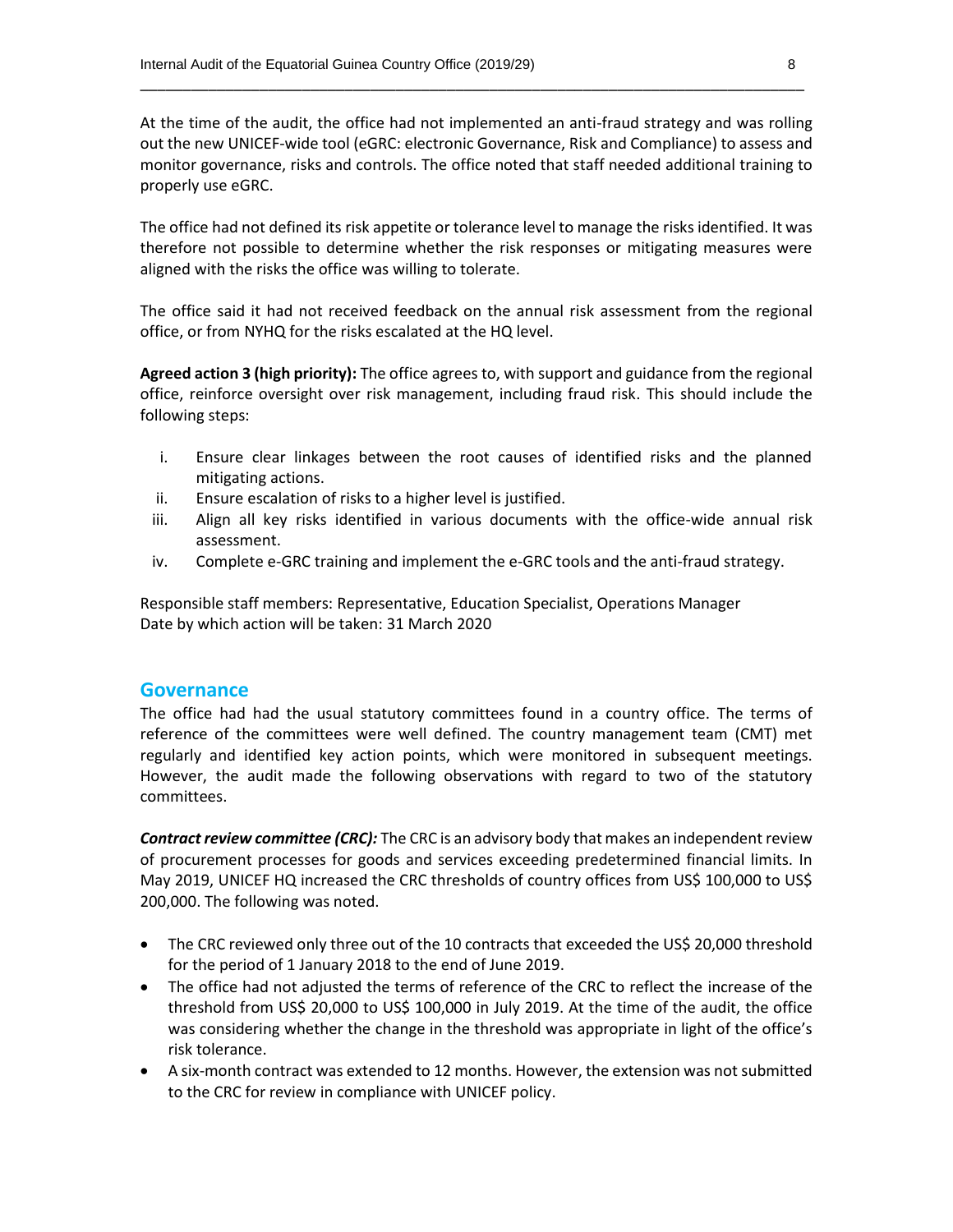• The office issued four consecutive contracts to the same vendor for a cumulative amount of US\$ 91,000. However, these contracts had not been submitted to the CRC for review though the total value exceeded the threshold of US\$ 20,000. The contract extensions should have been submitted to the CRC when the cumulative value was going to exceed the threshold.

\_\_\_\_\_\_\_\_\_\_\_\_\_\_\_\_\_\_\_\_\_\_\_\_\_\_\_\_\_\_\_\_\_\_\_\_\_\_\_\_\_\_\_\_\_\_\_\_\_\_\_\_\_\_\_\_\_\_\_\_\_\_\_\_\_\_\_\_\_\_\_\_\_\_\_\_\_\_

The audit also noted that the deliverables were not well defined in six sampled contracts for services that related to staff-type functions. This increased the risk of not getting good value for money. Also, the staff-related functions described in the contracts could have been executed by the office's staff. The office said it had to contract consultants on a short-term basis instead of recruiting staff on temporary and/or long-term assignment because of funding constraints.

*Partnership review committee (PRC):* The PRC is responsible for providing a competent, independent and unbiased review of proposals for programme cooperation agreements (PCAs) and small-scale funding agreements (SSFAs). These are the agreements that govern cooperation between a country office and its NGO partners.

From January 2018 to September 2019, nine NGOs supported the implementation of programme activities. The office held one PRC meeting at the end of September 2019 to review the partnership with an NGO that had cumulatively reached US\$ 100,000. The audit noted that the ToRs of the PRC did not specify a financial limit, meaning that any new PCAs or amendments to existing PCAs should be submitted to the PRC for review regardless of their value. In fact, although the threshold was not specified in the ToR, the office said that it had fixed it at US\$ 100,000.

The audit also noted that two programme documents (PDs) defining the NGO partnerships were not presented to the PRC though each exceeded US\$ 100,000. PDs describe a partnership in more depth than a PCA; although the latter is the actual contract, the PD contains the detail that a PRC would need to know to properly assess a proposed collaboration.

UNICEF globally sets guidelines for the threshold at which CRC/PRC review should take place; they are US\$ 200,000 for the CRC and US\$ 100,000 for the PRC. However, these are advisory and can be adjusted for an individual office's circumstances. They may be too high for the Equatorial Guinea office, given the small size of the country programme and the unusual operating environment. If the office opts to maintain the revised UNICEF threshold, it would need to establish compensatory measures to keep the risks within the office's tolerance limits.

#### **Agreed action 4 (medium priority):** The office agrees to:

- i. Include the financial threshold in the terms of reference of the partnership review committee.
- ii. Ensure the appropriate financial limits of the CRC and PRC are aligned with the office's risk tolerance.
- iii. Arrange refresher training for CRC/PRC members on the application of control requirements.
- iv. Establish a monitoring mechanism to ensure all contracts and agreements above the thresholds and relevant amendments are submitted to the committees for review.

Responsible staff members: Operations Manager Date by which action will be taken: 30 June 2020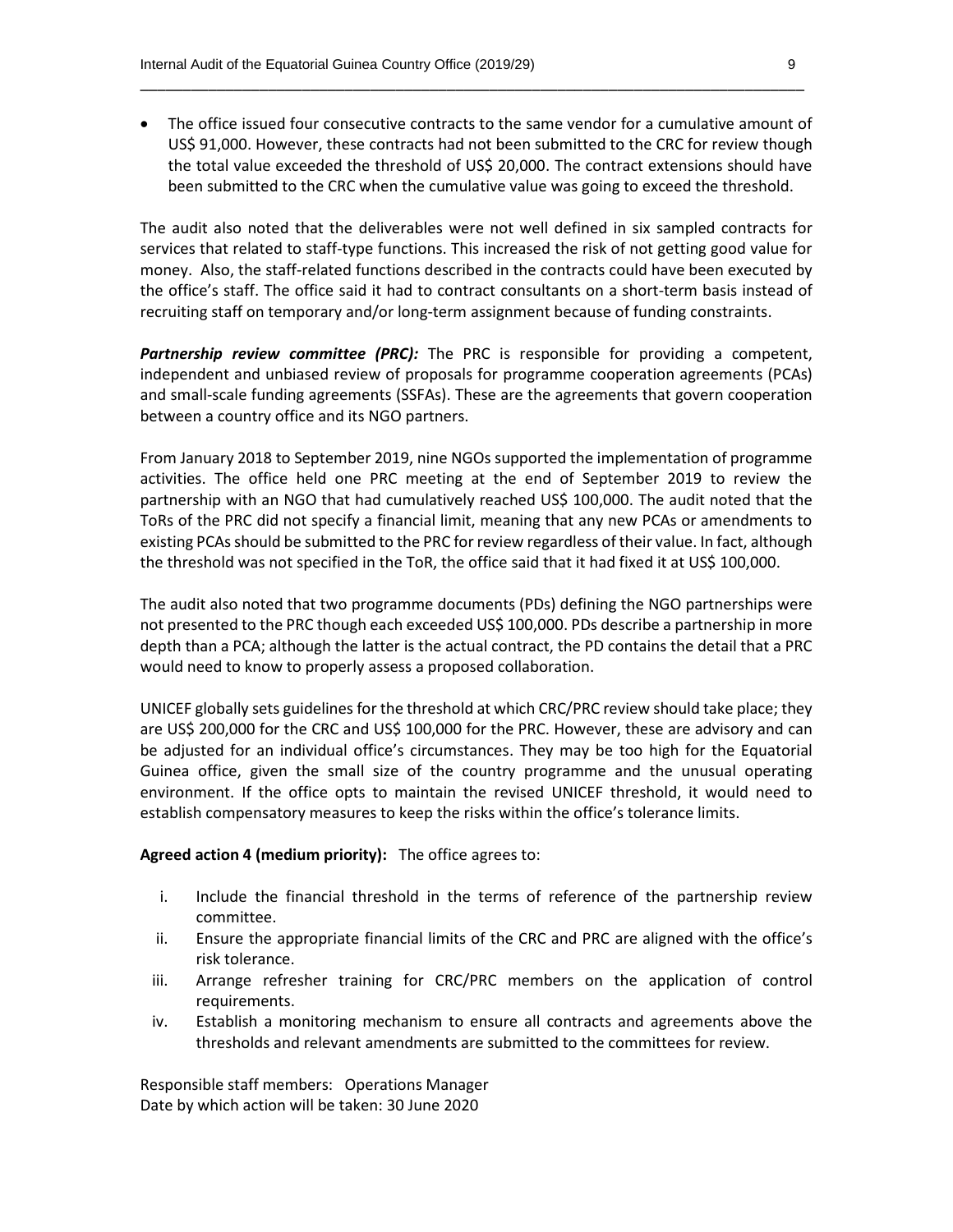#### **Programme planning**

The office and the Government had entered into a programme of cooperation for the period of 1 January 2019 to 31 December 2023. However, the programme outcomes and outputs<sup>4</sup> of the six workplans were generally not specific and measurable. The workplans also lacked implementation timelines and the annual output targets.

\_\_\_\_\_\_\_\_\_\_\_\_\_\_\_\_\_\_\_\_\_\_\_\_\_\_\_\_\_\_\_\_\_\_\_\_\_\_\_\_\_\_\_\_\_\_\_\_\_\_\_\_\_\_\_\_\_\_\_\_\_\_\_\_\_\_\_\_\_\_\_\_\_\_\_\_\_\_

The workplans were signed during April to June 2019 with the key implementing partners. This was later than the UNICEF standard, which is the end of February of the year of implementation. For instance, the Child-Friendly District workplan was signed in June 2019, and the Health workplan (Component 2) in April 2019. The late signing of the Child-Friendly District workplan effectively led to late implementation, because the signed workplans are the basis for programme disbursements to partners. The audit also found delays in the transfer of funds. Government and NGO partners said the funds were received late from UNICEF due to the late signature of workplans. The office said that delays to their signature were due to lack of availability of the Government partners.

The 2019-2023 results and resources framework defined key progress indicators, baselines and targets. However, the audit noted that some baselines were missing, and some means of verification were based on outdated data (such as 2011).

The 2019-2023 CPD planned to address inequalities of investments within the social sector by prioritizing the continental region. The intention was to focus on health and education systems strengthening, modelling an integrated approach in selected underserved districts. To select the provinces/districts for its interventions in the new country programme, the office had used an outdated Multiple Overlapping Deprivation Analysis (MoDA) completed in 2014. Although this was the most recent formal analysis, there were more recent, less formal sources that could have been used to map interventions onto the most appropriate areas of intervention. As of the time of the audit, the office had just started mapping and measuring its interventions in the first pilot district. It could thus not yet demonstrate the district coverage of supported interventions and results achieved.

**Agreed action 5 (medium priority):** The office agrees to:

- i. Ensure programme outputs in the workplans are timebound and measurable.
- ii. Establish up-to-date baselines and means of verification for all indicators.
- iii. Select and document sound, up-to-date verifiable criteria to ensure transparent and objective selection of provinces and districts.
- iv. Complete the mapping of all district activities to demonstrate the district coverage of supported interventions.

<sup>&</sup>lt;sup>4</sup> UNICEF programmes plan for results on two levels. An outcome is a planned result of the country programme, against which resources will be allocated. It consists of a change in the situation of children and women. An output is a description of a change in a defined period that will significantly contribute to the achievement of an outcome. Thus (for example) a new clinic would be an output, and an improvement in health the outcome.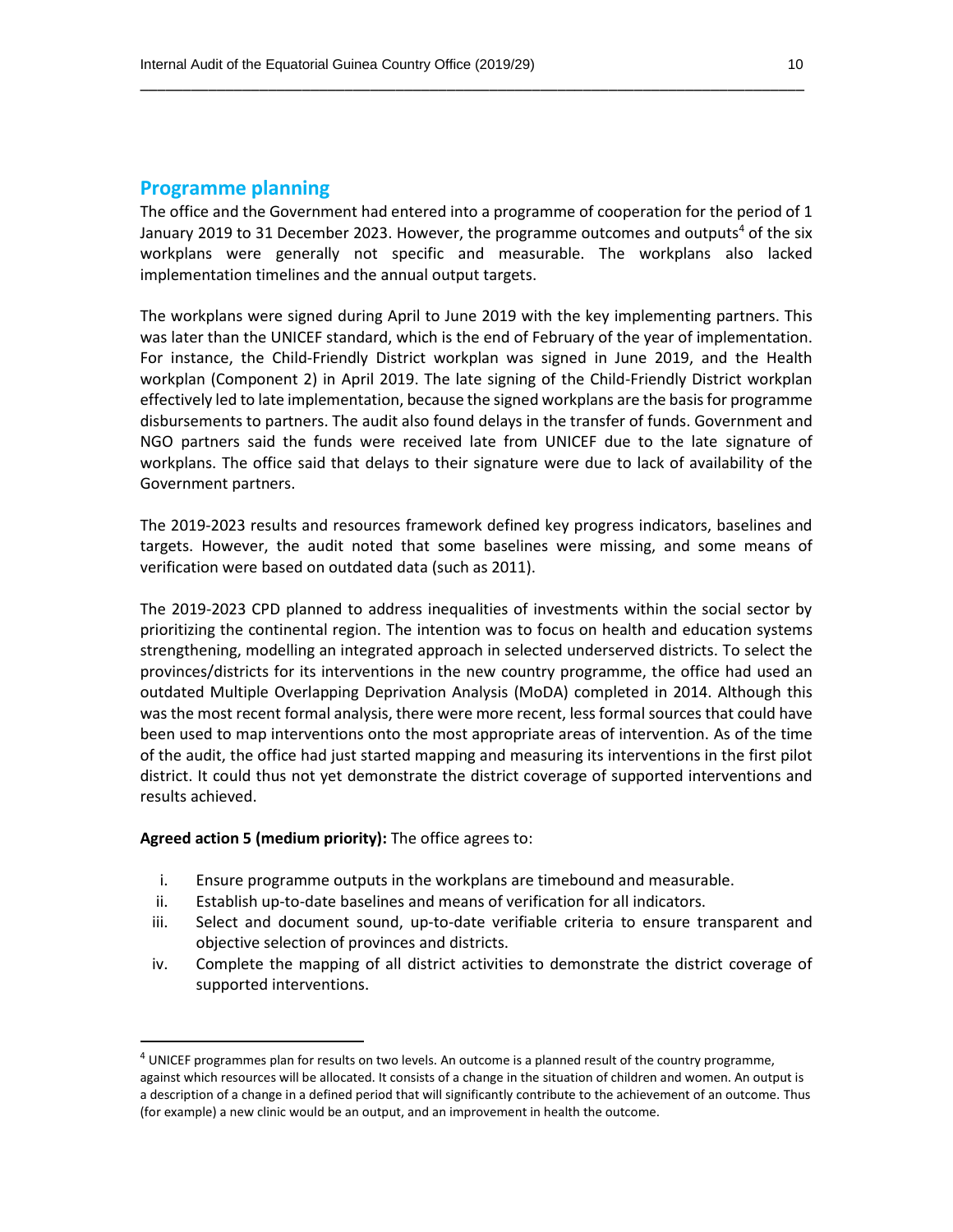Responsible staff members: Representative Date by which action will be taken: 31 December 2020

#### **Prevention of sexual exploitation and abuse**

All UNICEF country offices are expected to implement concrete actions aligned with UN Secretary General's Bulletin related to "Special measures for protection from sexual exploitation and sexual abuse" (ST/SGB/2003/13), and to make staff and implementing partners aware of UNICEF policies and procedures on prevention and for reporting incidences when they occur. The 2019-2023 CPD and the 2019-2023 UNDAF<sup>5</sup> reported that violence against women and girls were widespread in Equatorial Guinea, with 63 percent of 15-year-old girls having suffered physical violence while 32 percent of women reported having been victims of sexual violence.

\_\_\_\_\_\_\_\_\_\_\_\_\_\_\_\_\_\_\_\_\_\_\_\_\_\_\_\_\_\_\_\_\_\_\_\_\_\_\_\_\_\_\_\_\_\_\_\_\_\_\_\_\_\_\_\_\_\_\_\_\_\_\_\_\_\_\_\_\_\_\_\_\_\_\_\_\_\_

All staff had completed mandatory online training on protection from sexual exploitation and abuse (PSEA) and prevention of sexual harassment and abuse of authority (PSHAA) during 2018 and 2019. They had also taken the oath of office and signed the code of conduct. In 2019, the protocols signed with NGOs included UNICEF Protocol on allegations of sexual exploitation and abuse (SEA) involving implementing partners. In 2019, the office initiated several activities to harmonize national Government policies and legislation with the Convention on the Rights of the Child (CRC).

However, the office had not trained Government and NGO partners on PSEA and PSHAA, and how to report instances when they occurred. The office's annual workplan did not include PSEArelated programme activities, such as those required by the UNICEF PSEA Protocol for implementing partners in relevant programmes such as the Child Protection programme. Further, as of the time of the audit, the office had not communicated with the Government regarding the UNICEF Protocol on allegations of SEA involving staff of Government implementing partners.

**Agreed action 6 (medium priority):** The office agrees to:

- i. Share UNICEF and UN policies, procedures and tools with Government partners and NGOs, advocate their adoption, and provide any support needed to enable it.
- ii. Train Government partners and NGOs on protection from sexual exploitation and abuse and prevention of sexual harassment, and how to report incidences when they occur.
- iii. Ensure its annual workplan includes PSEA-related programme activities in relevant programmes, such as the Child Protection programme.

Responsible staff members: Representative Date by which action will be taken: June 2020

#### **Programme monitoring and assurance activities**

A country office's monitoring activities fall into two broad categories. There is regular programme

<sup>&</sup>lt;sup>5</sup> The United Nations Development Assistance Framework (UNDAF) is a broad agreement between the UN as a whole and a national Government, setting out the latter's chosen development path, and how the UN will assist.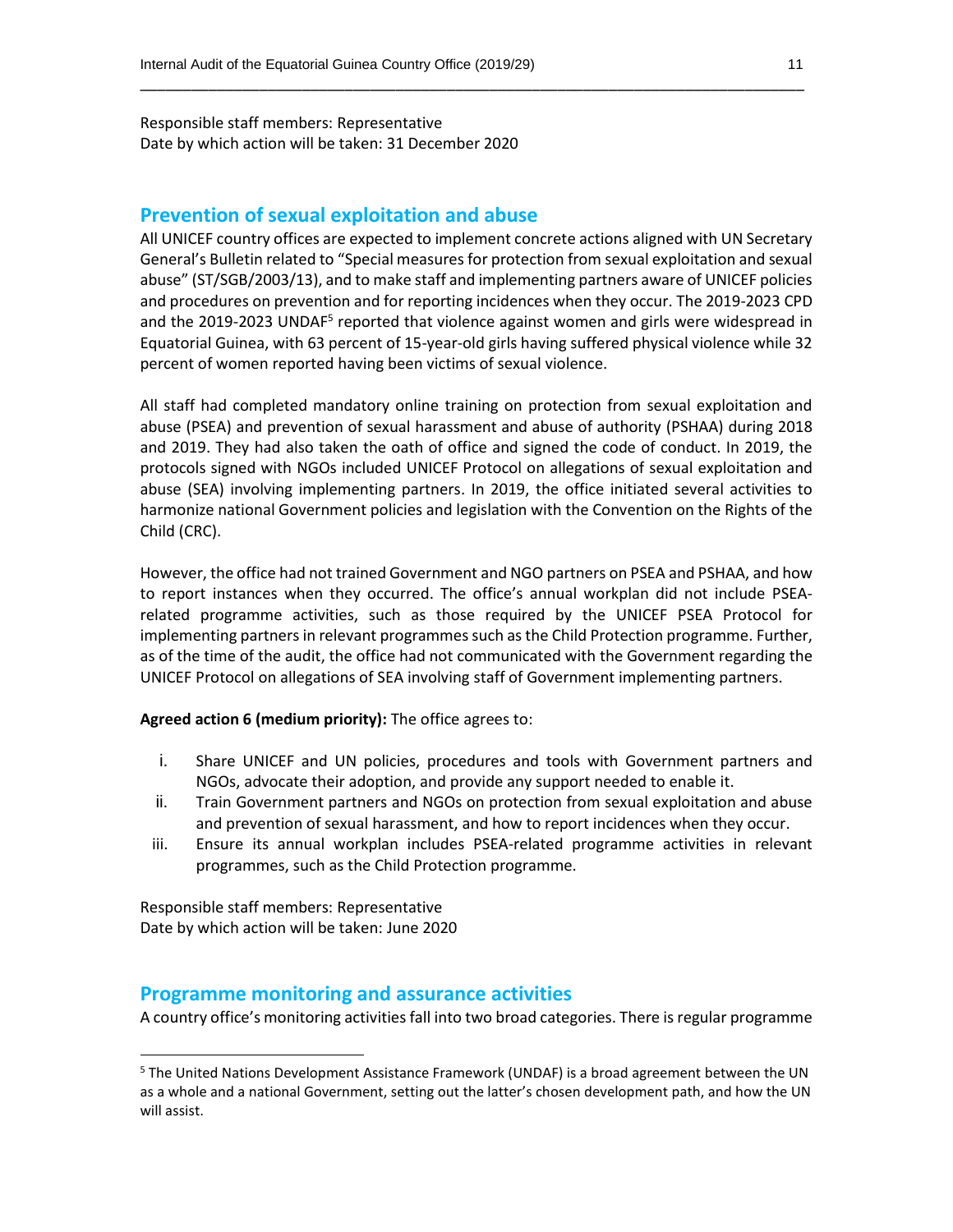monitoring, including field visits and joint reviews with partners. There are also assurance activities to ensure that cash transfers to partners are used as intended. The latter fall under the Harmonized Approach to Cash Transfers (HACT), a risk-based framework used by several UN agencies. The audit noted the following.

\_\_\_\_\_\_\_\_\_\_\_\_\_\_\_\_\_\_\_\_\_\_\_\_\_\_\_\_\_\_\_\_\_\_\_\_\_\_\_\_\_\_\_\_\_\_\_\_\_\_\_\_\_\_\_\_\_\_\_\_\_\_\_\_\_\_\_\_\_\_\_\_\_\_\_\_\_\_

*Programme monitoring:* The office's annual review conducted with Government and NGO partners adequately assessed the results achieved, the constraints encountered and lessons learned, and identified priorities for the next planning year. The office also conducted internal mid-year reviews during July and August 2019. The Bata Zone Office regularly monitored programme activities in the continental region jointly with the Government and NGO partners.

The audit reviewed a sample of field-monitoring trip reports and found they were adequate. They included relevant action points arising from the visits.

*Assurance activities:* HACT requires an assessment of the risk involved in working with a particular partner; the type and number of assurance activities will be set accordingly. They include spot checks, audits, and programmatic visits; the latter ensure that the interventions are proceeding as intended, and identify any bottlenecks.

In 2018, eight out of the office's 15 implementing partners were rated high risk, and two were rated as significant risks. The 2018 assurance plan was risk-based and correctly identified the minimum assurance activities required by HACT procedures to obtain reasonable assurance that funds were used for intended purposes. It included 16 programmatic visits, four spot checks and two scheduled audits.

The audit took a sample of four partners and reviewed five assurance activities performed with them (two spot checks, two scheduled audits and one programmatic visit). The cash transfers disbursed to the four selected partners represented 70 percent of the total cash transfers disbursed in 2018 and 2019. The spot checks and audits were conducted by an audit firm.

There were some recurrent weaknesses in these spot checks and audits. The findings had not been addressed by the partners, although they included lack of accounting procedures or monthly bank reconciliations – which are red flags for potential irregularities. These weaknesses had also been identified in prior years during micro-assessments and assurance activities of these partners. The sampled partners had in fact accepted all the recommended action points, but did not submit action plans to correct the weaknesses, and the office did not follow up the status of implementation of all the recommendations.

The audit noted that UNICEF has been rolling out eTools, a suite of applications designed to make regular administrative functions in UNICEF easier. They include facilities to assist planning and follow-up of assurance activities, and might be helpful in this case.

**Agreed action 7 (medium priority):** The office agrees to use UNICEF eTools to monitor recommendations stemming from various assurance activities, to ensure that significant control weaknesses that put UNICEF funds at risk are promptly corrected and sustained.

Responsible staff members: Operations Manager Date by which action will be taken: December 2019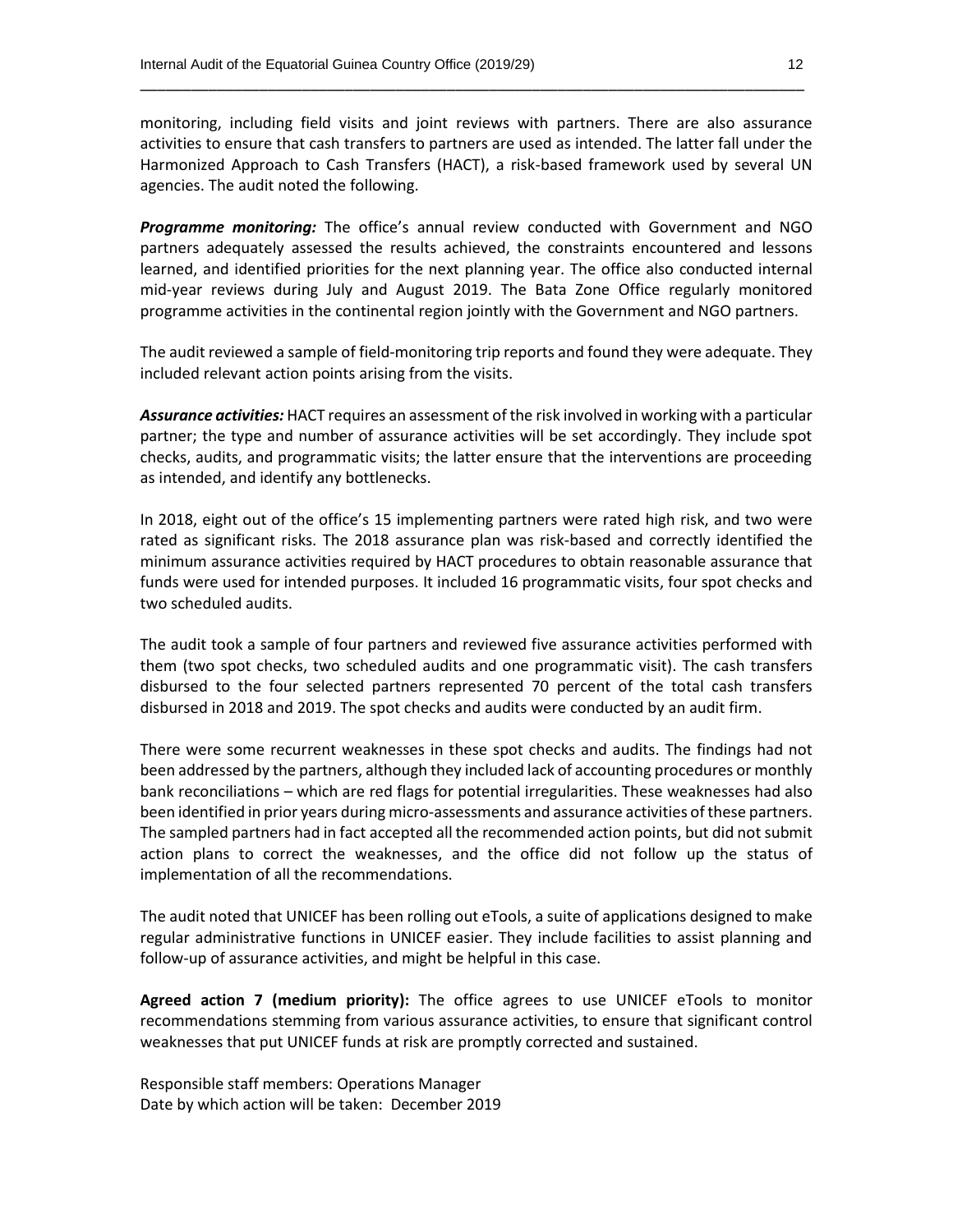#### **Programme evaluation**

Programme evaluation determines the extent to which planned results are achieved. It also provides credible evidence-based information, recommendations and lessons to improve future programming and decision-making. The audit reviewed the controls over programme evaluations from 1 January 2018 to the end of the audit in September 2019.

\_\_\_\_\_\_\_\_\_\_\_\_\_\_\_\_\_\_\_\_\_\_\_\_\_\_\_\_\_\_\_\_\_\_\_\_\_\_\_\_\_\_\_\_\_\_\_\_\_\_\_\_\_\_\_\_\_\_\_\_\_\_\_\_\_\_\_\_\_\_\_\_\_\_\_\_\_\_

In 2018, the office conducted an evaluation of the Prevention of Mother-to-Child Transmission programme in Equatorial Guinea from 2015-2018. This was the only evaluation for the duration of the country programme. It was of good quality. The evaluation report included eight recommendations; five were addressed to UNICEF and three to the Ministry of Health and Well Being (MoHWB). The office prepared an action plan for the five recommendations addressed to UNICEF and uploaded it in the UNICEF database to monitor implementation. All five recommendations were implemented.

However, it did not receive an action plan for the three recommendations addressed to the MoHWB, together with planned completion date and responsible person at the Ministry. The office had not requested or received a status report from the MoHWB, and had not therefore uploaded the status of implementation to the UNICEF evaluation database. The office commented that the shortage of technical experts and restricted funds constrained Government capacity to implement the recommendations.

**Agreed action 8 (medium priority):** The office agrees to:

- i. Assist the Ministry of Health and Well Being (MoHWB) in development of an action plan with planned completion dates and responsible persons, and support MoHWB in the implementation of the evaluation recommendations.
- ii. Monitor the implementation of recommendations addressed to the MoHWB and upload the information to the UNICEF database.

Responsible staff members: Representative Date by which action will be taken: June 2020

#### **Salary advance and self-certification**

Four out of the 16 national staff in the office submitted requests for salary advances during the period covered by the audit. These requests were processed by the UNICEF Global Shared Service Centre (GSSC) and salary advances were paid to the staff based on self-certification of their accuracy. Self-certification is a statement by staff that the information provided is accurate and an acknowledgment that if it is not, they may be subject to a disciplinary process.

The office subsequently found that the requests were not supported by sufficient appropriate documentation. The audit team also found the basis for these requests to be incorrect; therefore, the advances were not justified and should not in fact have been given. At the time of the audit, the four advances had not been fully reimbursed by staff members.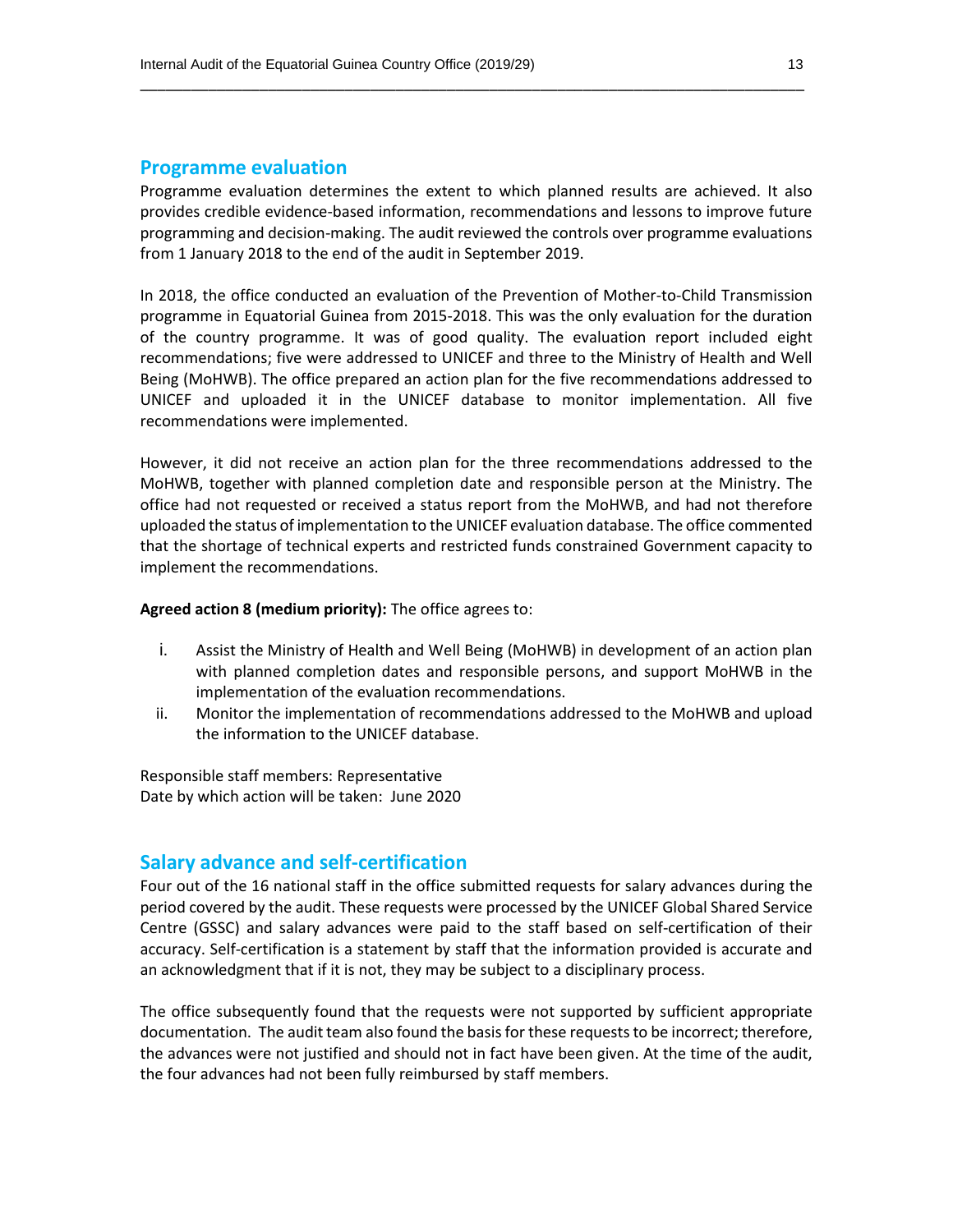GSSC has established a self-certification process for salary advances. It has issued a standard operating procedures (SOPs) for the purpose that reference UNICEF Financial and Administrative Policy 5: *Cash Disbursements*. However, Policy 5 covers only the accounting for a salary advance and does not define the requirements to justify it. These requirements were defined in a DHR policy on salary advances in 2001.

\_\_\_\_\_\_\_\_\_\_\_\_\_\_\_\_\_\_\_\_\_\_\_\_\_\_\_\_\_\_\_\_\_\_\_\_\_\_\_\_\_\_\_\_\_\_\_\_\_\_\_\_\_\_\_\_\_\_\_\_\_\_\_\_\_\_\_\_\_\_\_\_\_\_\_\_\_\_

The audit found that the GSSC SOPs, related forms and self-certification process were not aligned with the DHR policy on salary advances. For instance, DHR policy requires independent certification and approval, while GSSC processes transactions based on self-certification. This misalignment means that a staff member can self-certify a salary advance when that advance is not in fact justified under the DHR policy. This has increased the risk of errors, irregularities and fraud – especially since salary advances are also prevalent in other offices. For instance, from June to September 2019, GSCC processed 141 salary advance transactions submitted by staff from 21 country offices.

At the time of the audit, the DHR policy, including the rationale for salary advances, was being revised, and GSSC and the Division of Human Resources (DHR) were planning to revisit the selfcertification approach.

**Agreed action 9 (medium priority):** DHR, together with the Global Shared Services Centre (GSSC) and DFAM, agrees to ensure the DHR policy on salary advances and GSSC standard operating procedures for the processing of salary advances are aligned to mitigate the risks of irregularities, errors and/or fraud related to salary advances to staff.

Responsible staff members: HR Policy and Law Section, DHR; and Chief, Analytics and Operations, DHR

Date by which action will be taken: End of September 2020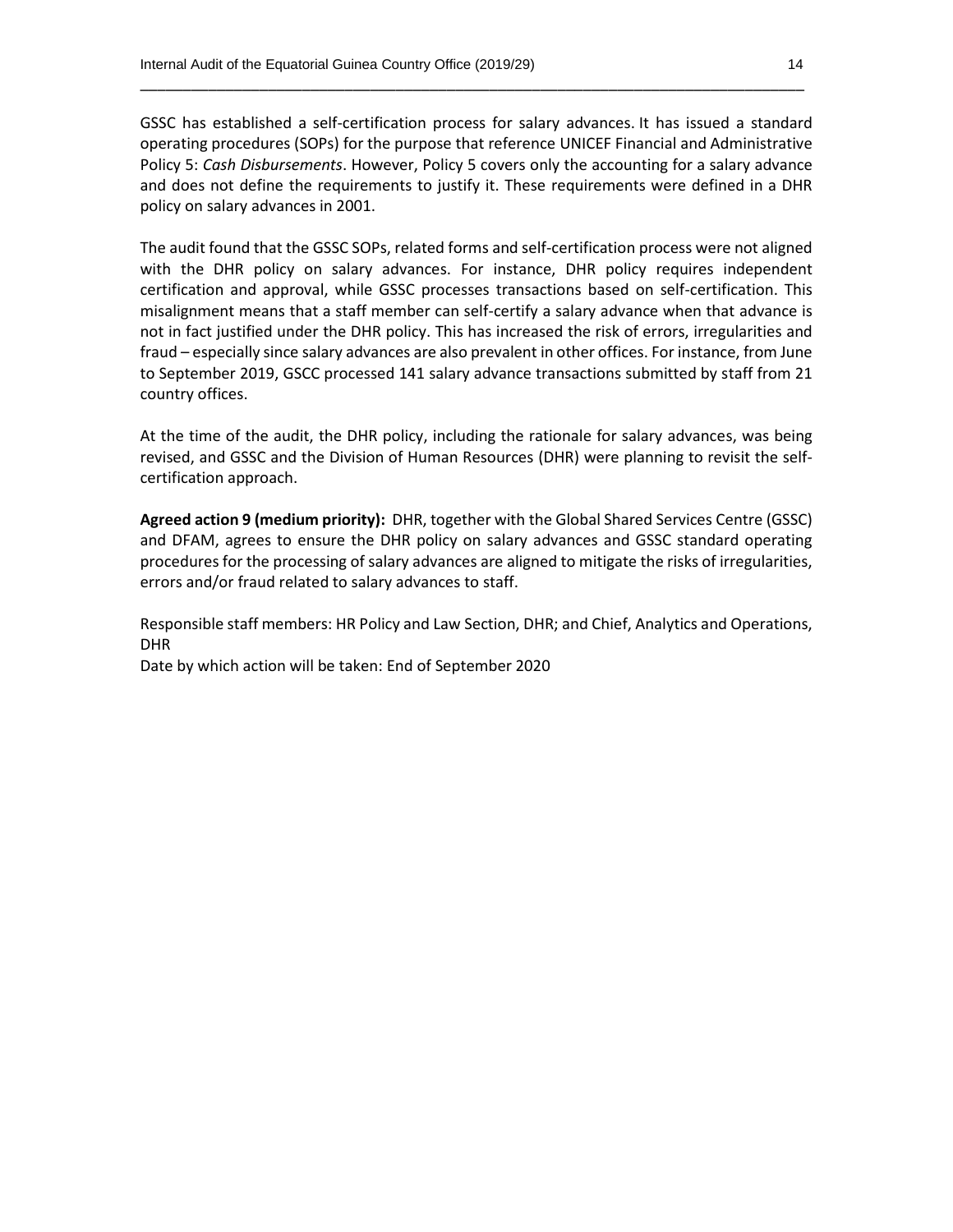## Annex A: Methodology, and definition of priorities and conclusions

\_\_\_\_\_\_\_\_\_\_\_\_\_\_\_\_\_\_\_\_\_\_\_\_\_\_\_\_\_\_\_\_\_\_\_\_\_\_\_\_\_\_\_\_\_\_\_\_\_\_\_\_\_\_\_\_\_\_\_\_\_\_\_\_\_\_\_\_\_\_\_\_\_\_\_\_\_\_

The audit team used a combination of methods, including interviews, document reviews, and testing samples of transactions. The audit compared actual controls, governance and risk management practices found in the office against UNICEF policies, procedures and contractual arrangements.

OIAI is firmly committed to working with auditees and helping them to strengthen their internal controls, governance and risk management practices in the way that is most practical for them. With support from the relevant regional office, the regional office reviews and comments upon a draft report. The Representative and their staff then work with the audit team on agreed action plans to address the observations. These plans are presented in the report together with the observations they address. OIAI follows up on these actions and reports quarterly to management on the extent to which they have been implemented. When appropriate, OIAI may agree an action with, or address a recommendation to, an office other than the auditee's (for example, a regional office or HQ division).

The audit looks for areas where internal controls can be strengthened to reduce exposure to fraud or irregularities. It is not looking for fraud itself. This is consistent with normal practices. However, UNICEF's auditors will consider any suspected fraud or mismanagement reported before or during an audit and will ensure that the relevant bodies are informed. This may include asking the Investigations section to take action if appropriate.

The audit was conducted in accordance with the International Standards for the Professional Practice of Internal Auditing of the Institute of Internal Auditors. OIAI also followed the reporting standards of International Organization of Supreme Audit Institutions.

## Priorities attached to agreed actions

| High:   | Action is considered imperative to ensure that the audited entity is not exposed<br>to high risks. Failure to take action could result in major consequences and issues.                                                     |
|---------|------------------------------------------------------------------------------------------------------------------------------------------------------------------------------------------------------------------------------|
| Medium: | Action is considered necessary to avoid exposure to significant risks. Failure to<br>take action could result in significant consequences.                                                                                   |
| Low:    | Action is considered desirable and should result in enhanced control or better<br>value for money. Low-priority actions, if any, are agreed with the regional-office<br>management but are not included in the final report. |

### **Conclusions**

The overall conclusion presented in the summary falls into one of four categories: